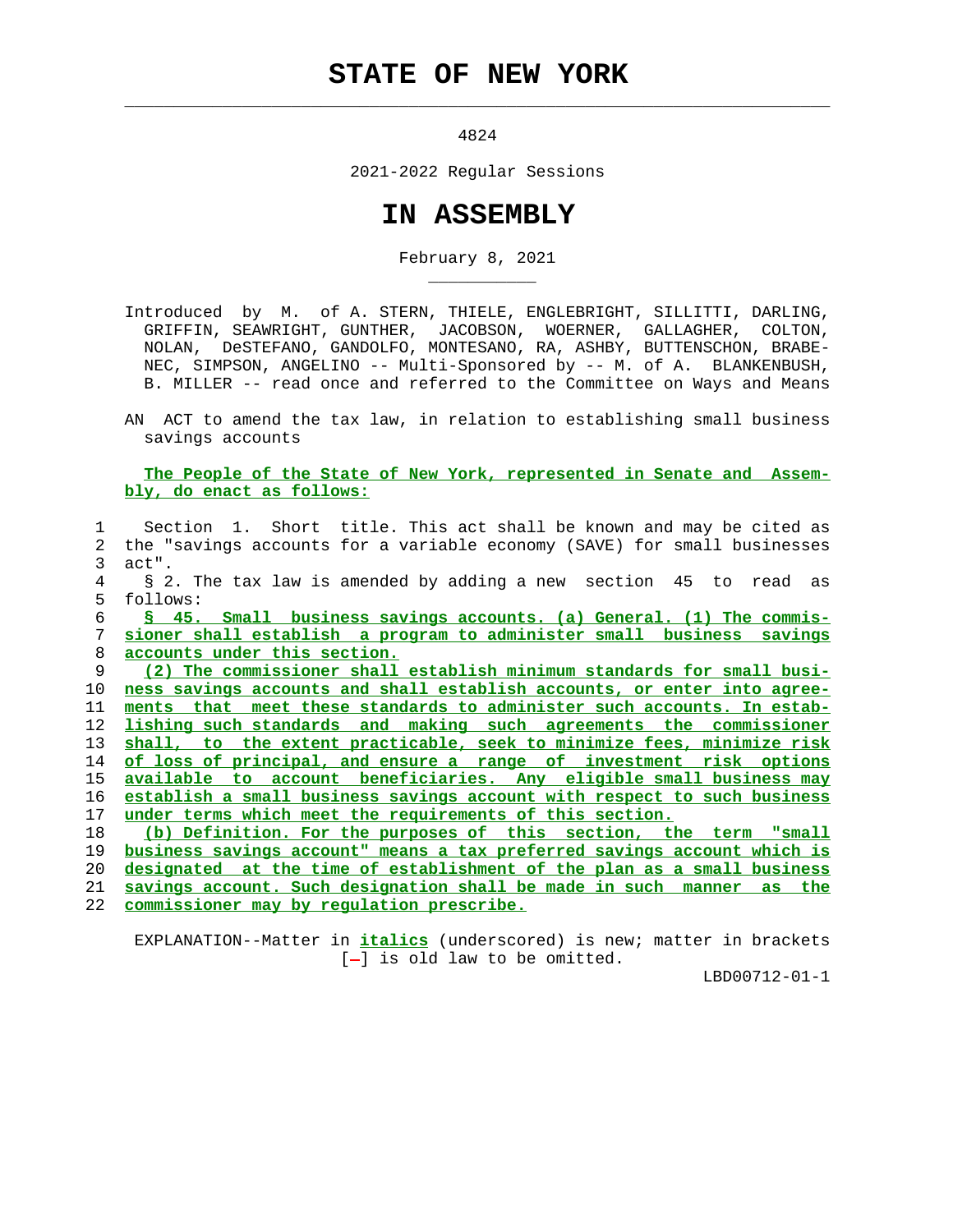A. 4824 2

**taxable year.**

**small business savings accounts maintained for the benefit of an eligi- ble small business shall not exceed an amount equal to ten percent of the gross profits of the business for the preceding taxable year. (d) Distributions. (1) Any qualified distribution from a small busi- ness savings account shall not be includible in gross income. (2) Any amounts distributed out of a small business savings account that are not qualified distributions shall be included in gross income for the taxable year of the distribution. (3) For purposes of this section: (A) The term "qualified distribution" means any amount: (i) distributed from a small business savings account during a speci- fied period of economic hardship; and (ii) the distribution of which is certified by the taxpayer as part of a plan which provides for the reinvestment of such distribution for the funding of worker hiring or financial stabilization for the purposes of job retention or creation. (B) The term "specified period of economic hardship" means: (i) any one-year period beginning immediately after the end of any two consecutive quarters during which the annual rate of real gross domestic product (as determined by the Bureau of Economic Analysis of the Depart- ment of Commerce) decreases, or (ii) any period, in no event shorter than one year, specified by the commissioner for purposes of this section. (C) The commissioner may specify a period under clause (ii) of subpar- agraph (B) of this paragraph with respect to a specified area in the case of an area determined by the governor to warrant assistance from the Federal Government under the Robert T. Stafford Disaster Relief and Emergency Assistance Act. (D) The commissioner shall, for each specified period of economic hardship establish a distribution limitation for qualified distributions from eligible small business accounts with respect to such period. The aggregate qualified distributions for any such period from all accounts with respect to an eligible small business shall not exceed such limita- tion.**

**(E) Any distribution not used in the manner certified under subpara- graph (A) of this paragraph shall be treated as a distribution other than a qualified distribution in the taxable year of such distribution. (F) Any amount contributed to a small business savings account (and any earnings attributable thereto), once distributed, shall not be treated as a qualified distribution unless such distribution is made not later than eight years after the date of such contribution. For purposes of this subparagraph, amounts (and the earnings attributable thereto) shall be treated as distributed on a first-in first-out basis. (e) Eligible small business. For purposes of this section: (1) The term "eligible small business" means, with respect to any**

**calendar year, any person if the annual average number of full-time employees employed by such person during the preceding calendar year was fifty or fewer. For purposes of this paragraph, a preceding calendar year may be taken into account only if the person was in existence throughout the year.**